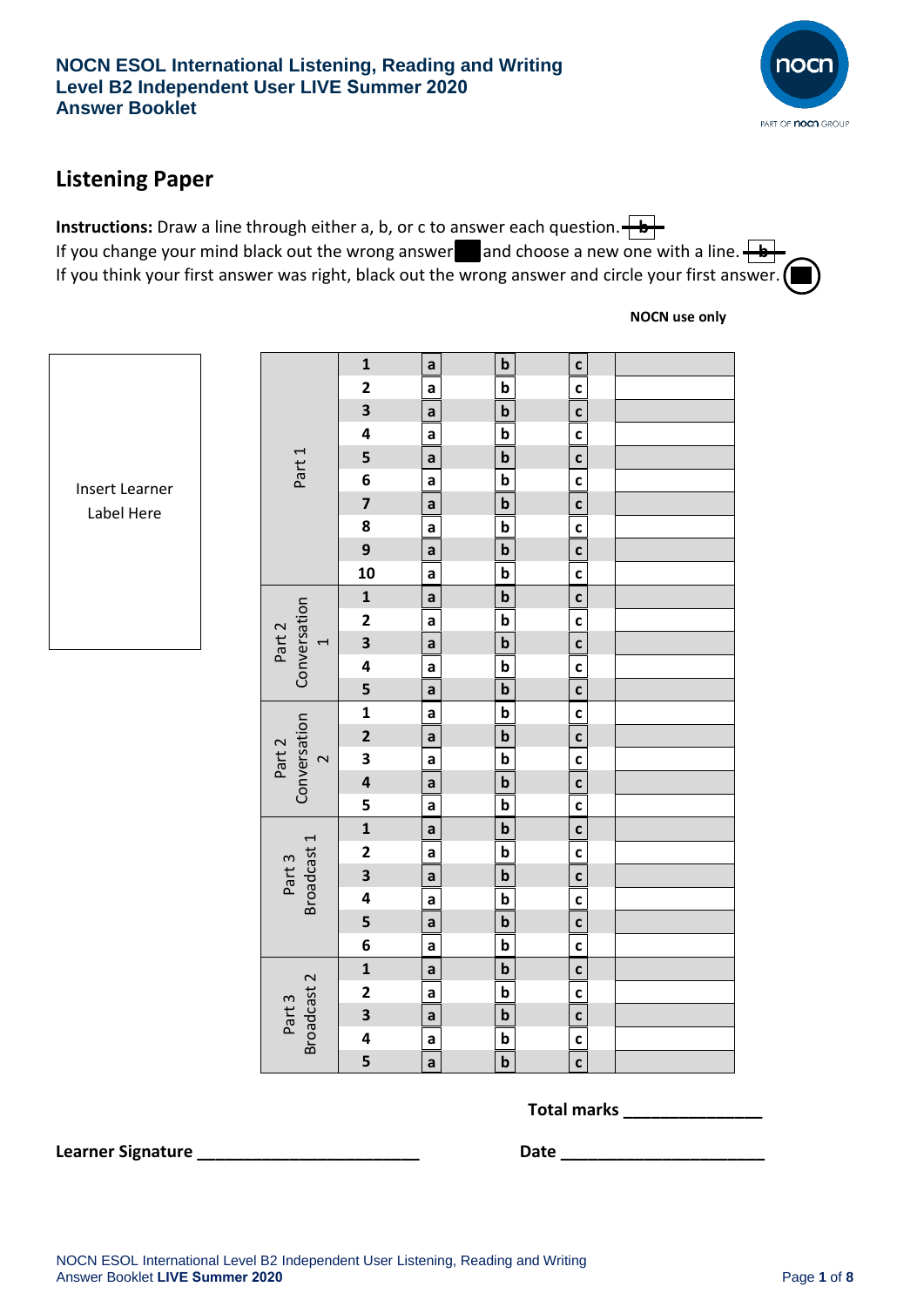

**Page left intentionally blank.**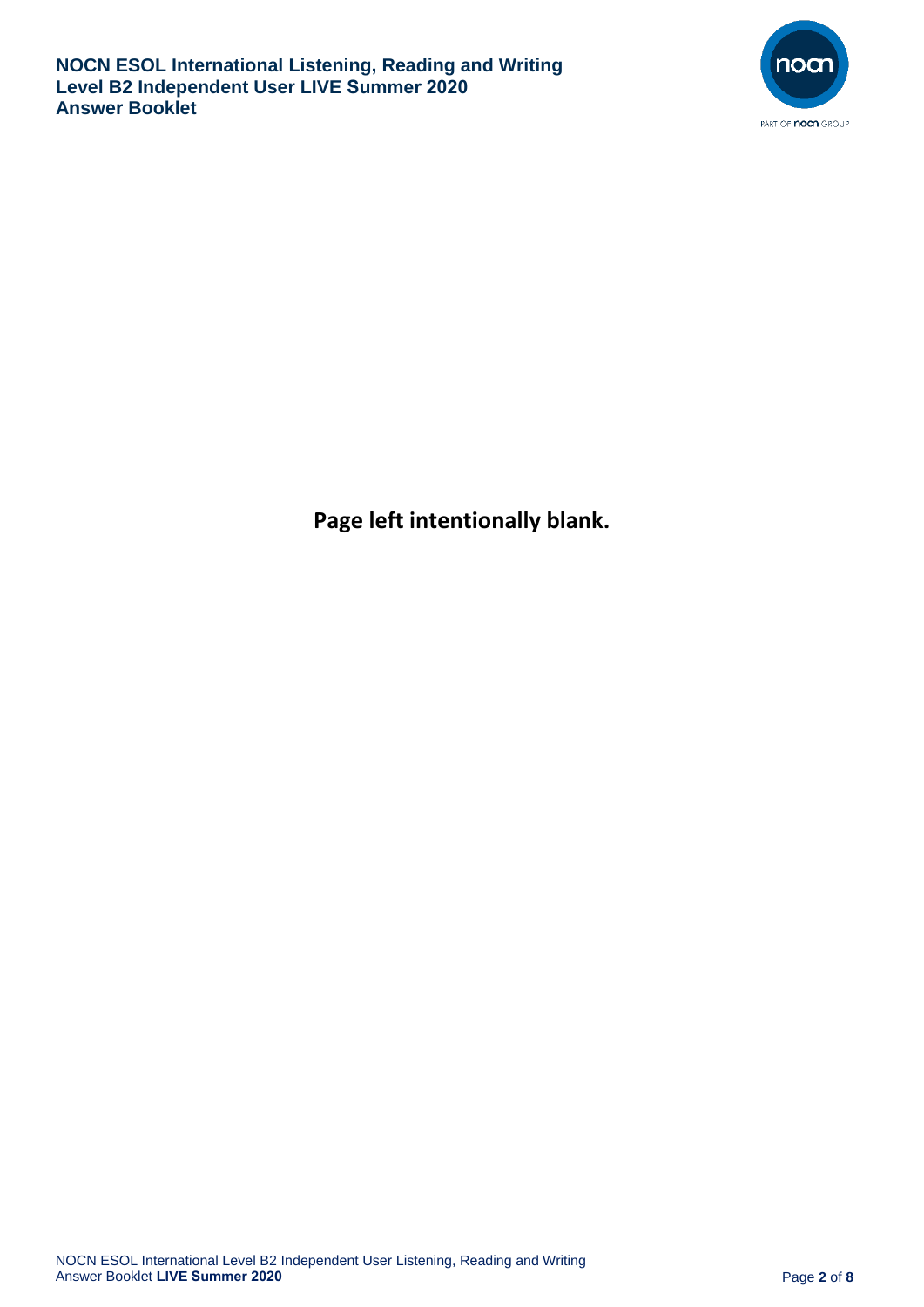

## **Reading Paper**

**Instructions:** Draw a line through either a, b or c to answer each question. –**b-**If you change your mind black out the wrong answer and choose a new one with a line.  $\overline{+b}$ If you think your first answer was right, black out the wrong answer and circle your first answer.

#### **NOCN use only**

| $\mathbf 1$             | a | $\mathbf b$ | $\mathbf{C}$ |  |
|-------------------------|---|-------------|--------------|--|
| $\overline{2}$          | a | þ           | C            |  |
| 3                       | a | $\mathbf b$ | $\mathbf c$  |  |
| 4                       | a | b           | $\mathbf{C}$ |  |
| 5                       | a | $\mathbf b$ | $\mathbf c$  |  |
| 6                       | a | b           | $\mathbf c$  |  |
| $\overline{\mathbf{z}}$ | a | b           | C            |  |
| 8                       | a | $\mathbf b$ | $\mathbf c$  |  |
| 9                       | a | b           | $\mathbf c$  |  |
| 10                      | a | b           | $\mathbf c$  |  |
| 11                      | a | $\mathbf b$ | C            |  |
| 12                      | a | $\mathbf b$ | $\mathbf{C}$ |  |
| 13                      | a | b           | $\mathbf c$  |  |
| 14                      | a | b           | C            |  |
| 15                      | a | $\mathbf b$ | $\mathbf c$  |  |
| 16                      | a | b           | $\mathbf{C}$ |  |
| 17                      | a | $\mathbf b$ | C            |  |
| 18                      | a | $\mathbf b$ | C            |  |
| 19                      | a | b           | $\mathbf c$  |  |
| 20                      | a | $\mathbf b$ | $\mathbf c$  |  |
| 21                      | a | $\mathbf b$ | $\mathbf c$  |  |
| 22                      | a | $\mathbf b$ | $\mathbf c$  |  |
| 23                      | a | $\mathbf b$ | C            |  |
| 24                      | a | $\mathbf b$ | $\mathbf c$  |  |
| 25                      | a | b           | C            |  |
| 26                      | a | $\mathbf b$ | C            |  |
| 27                      | a | $\mathbf b$ | $\mathbf c$  |  |
| 28                      | a | þ           | C            |  |
| 29                      | a | $\mathbf b$ | $\mathbf c$  |  |
| 30                      | a | b           | C            |  |
| 31                      | a | $\mathbf b$ | $\mathbf c$  |  |

**Total marks \_\_\_\_\_\_\_\_\_\_\_\_\_**

**Learner Signature Learner Signature** *Learner Signature* 

|                | ┻                       | a |
|----------------|-------------------------|---|
|                | $\overline{2}$          | a |
|                | $\overline{\mathbf{3}}$ | a |
|                | 4                       | a |
|                | 5                       | a |
| Insert Learner | 6                       | a |
| Label Here     | $\overline{\mathbf{z}}$ | a |
|                | 8                       | a |
|                | 9                       | a |
|                | 10                      | a |
|                | 11                      | a |
|                | 12                      | a |
|                | 13                      | a |
|                | 14                      | a |
|                | 15                      | a |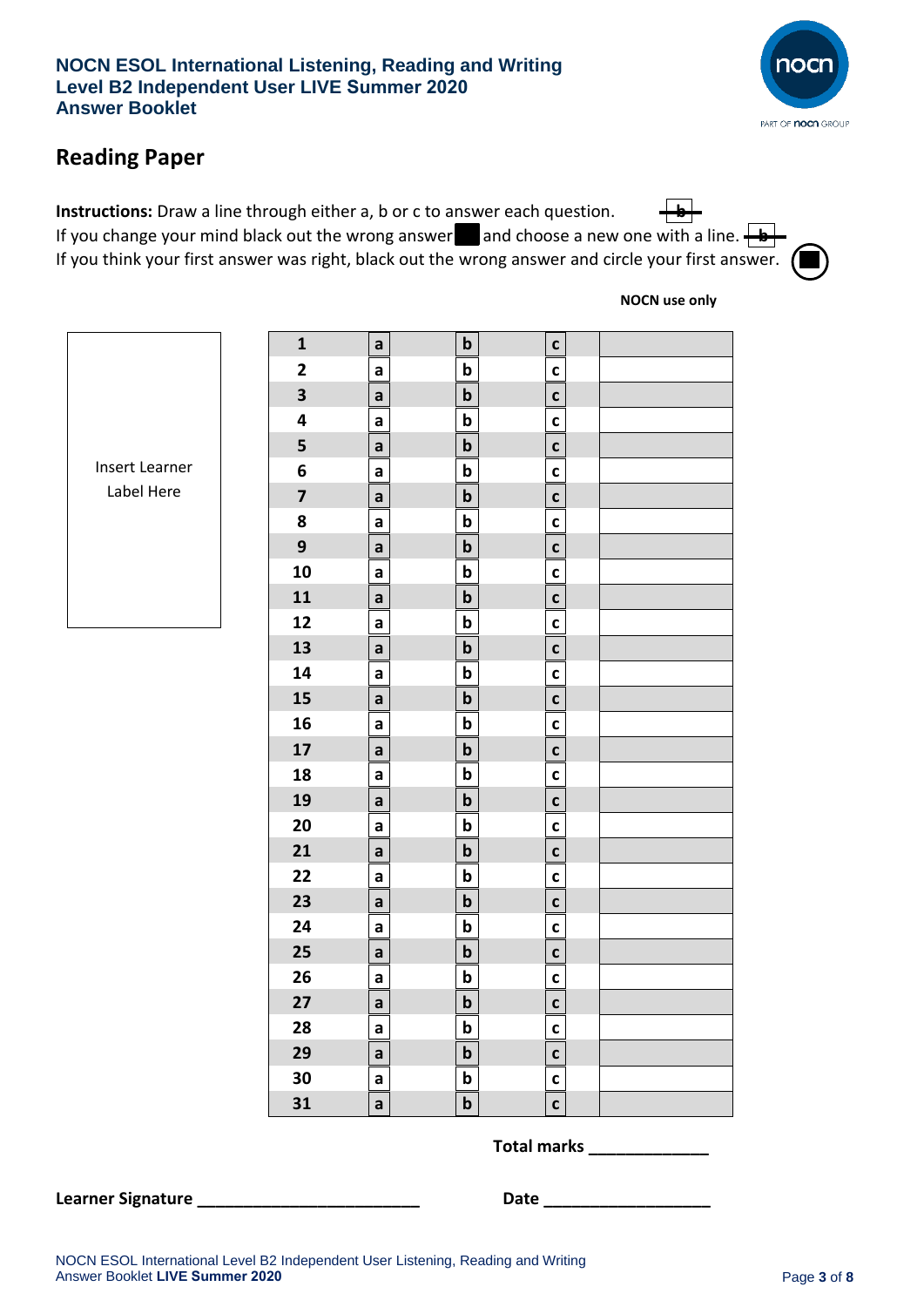

**Page left intentionally blank.**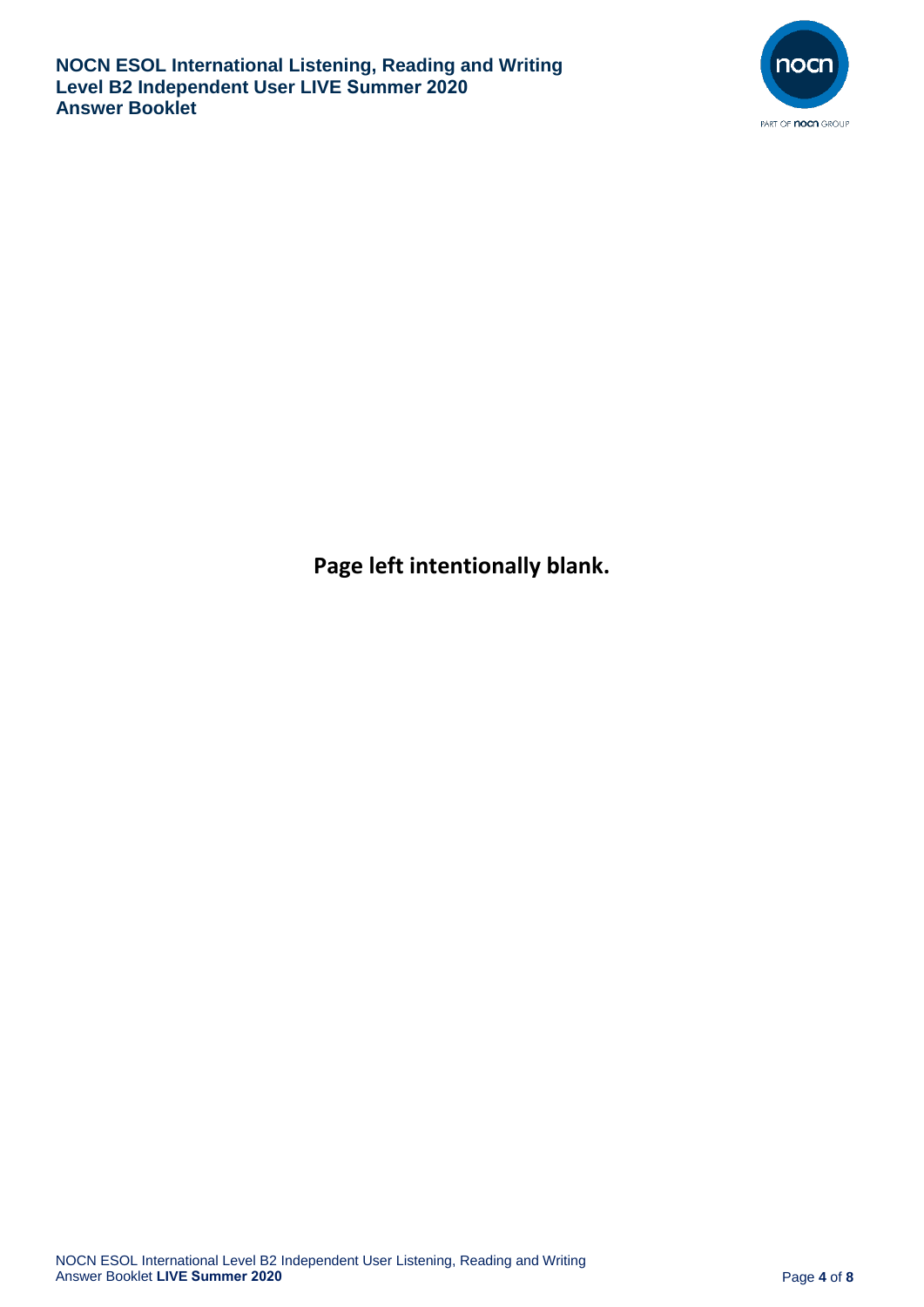**NOCN ESOL International Listening, Reading and Writing Level B2 Independent User LIVE Winter 2021 Answer Booklet** 



# **ESOL International English Writing Examination Answer Booklet Level B2 Intermediate**

### **Instructions to learners**

Check that you have the correct paper. Please complete the information above.

You must write a minimum of **100 – 150 words** for **Task 1**

### **AND**

You must write a minimum of **150 – 200** words for **Task 2.**

Use black or blue ink. Do not use a pencil.

You may NOT use a dictionary.

There are two tasks. You must attempt both tasks.

Formal writing Task 1, you must complete **either** Option 1 **OR** Option 2.

Informal writing Task 2, you must complete the set task.

Total marks available: 24

Allow time to check your work before the end of the examination.

You can ask for more writing paper if you need it.

You have **60 minutes** to finish the examination.

| <b>NOCN USE ONLY</b> |      |  |
|----------------------|------|--|
| Task                 | Mark |  |
| 1                    |      |  |
| 2                    |      |  |
| Total                |      |  |

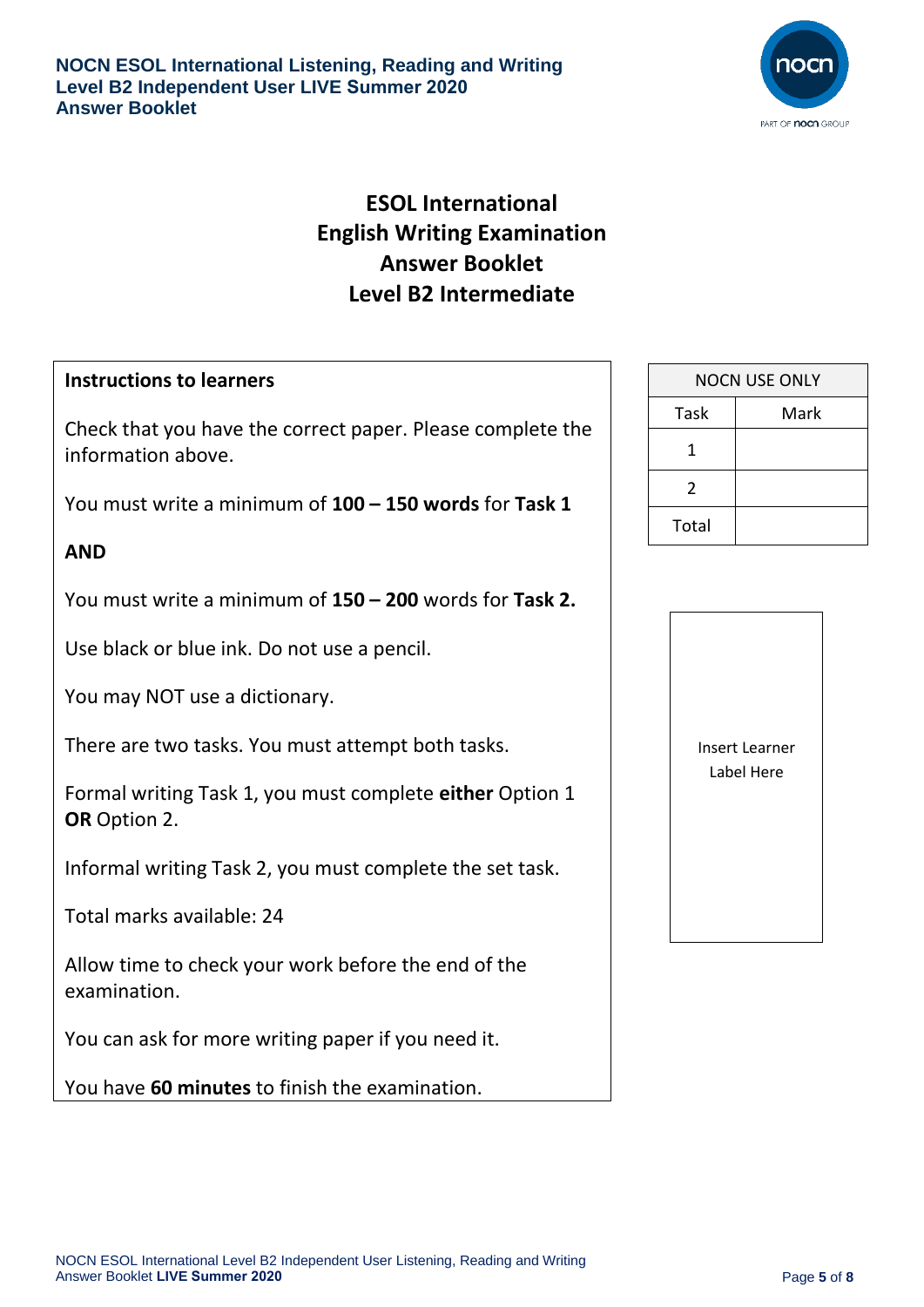

### **Write Formal Writing Task 1 here:**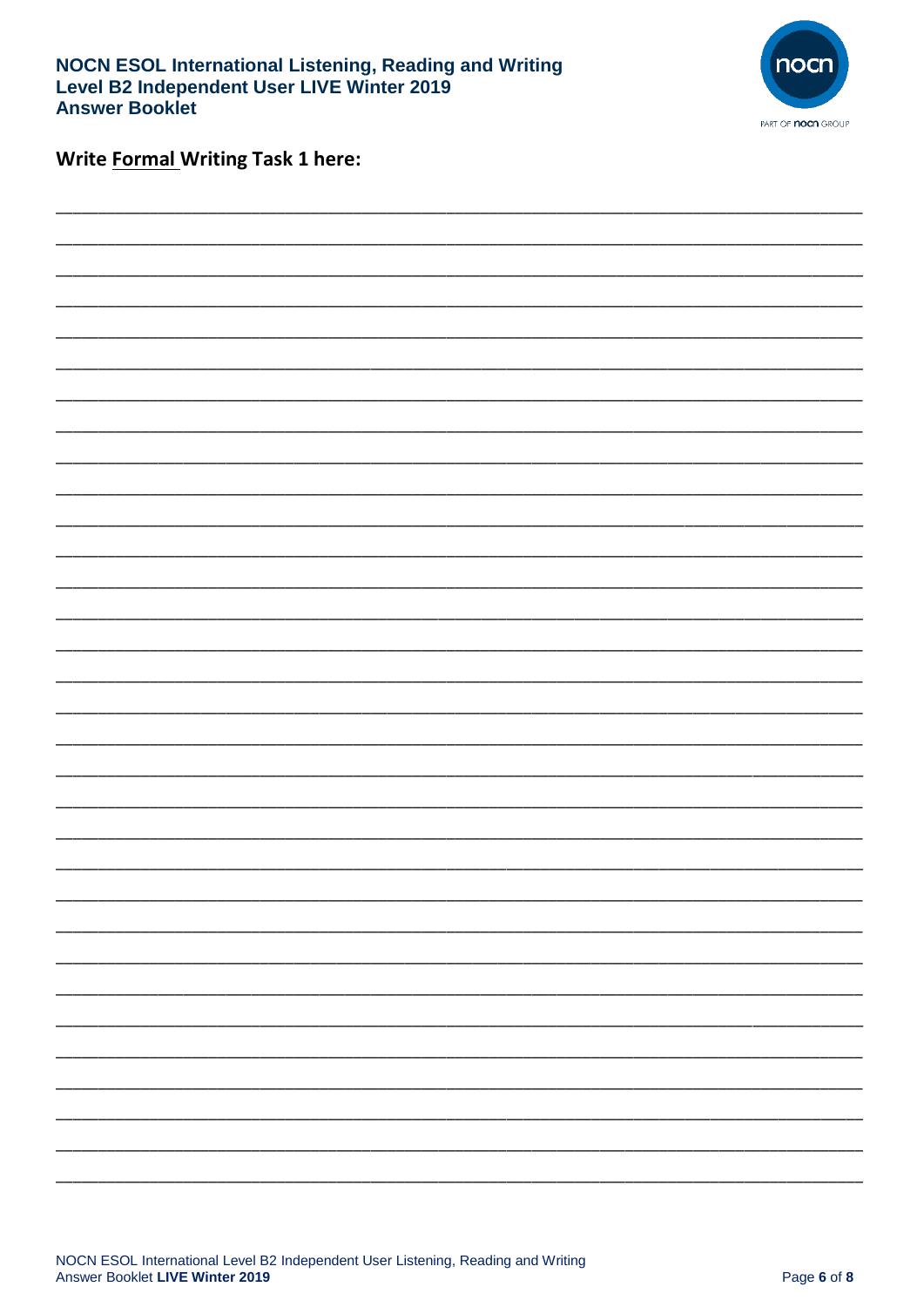

**Write Informal Writing Task 2 here:**